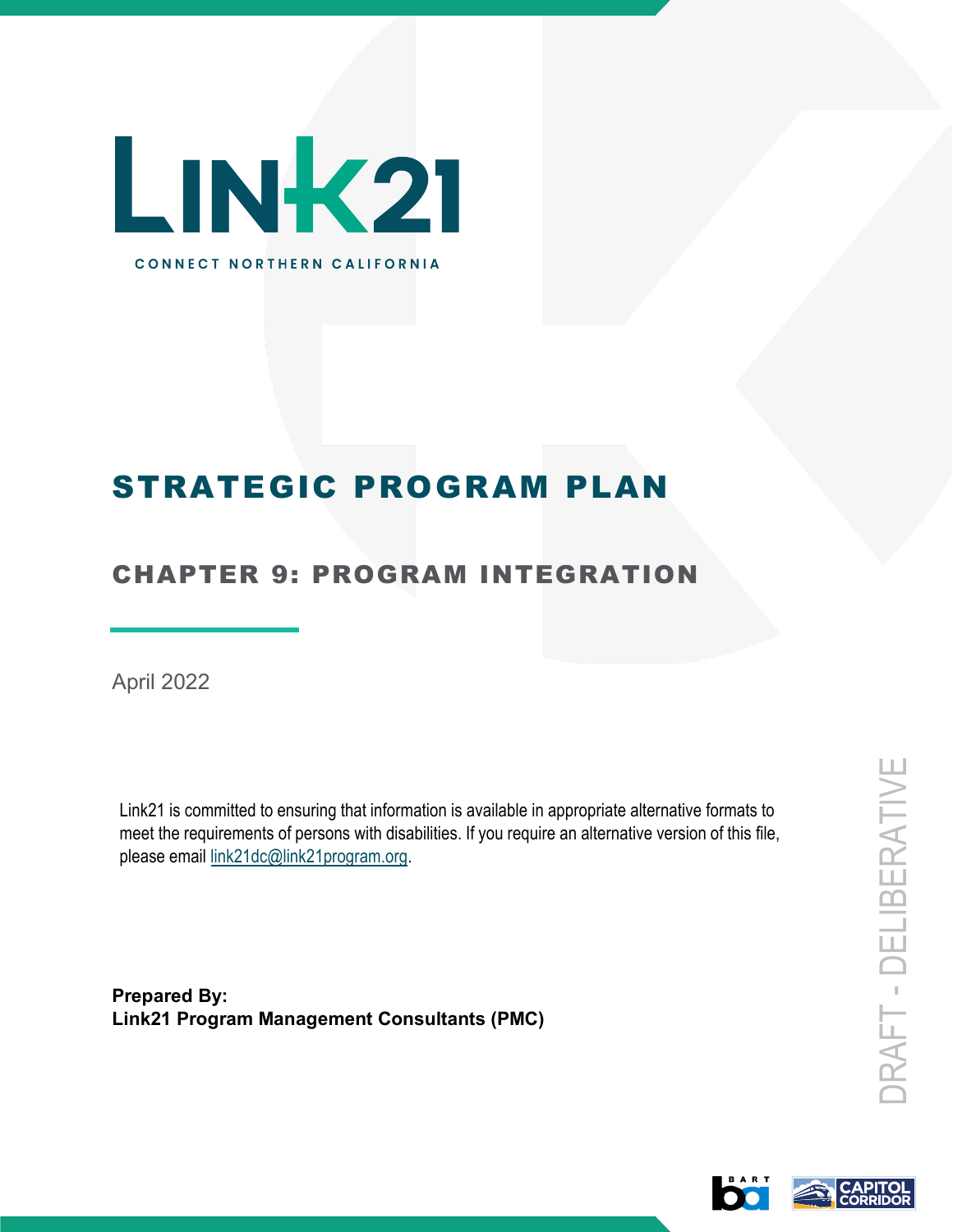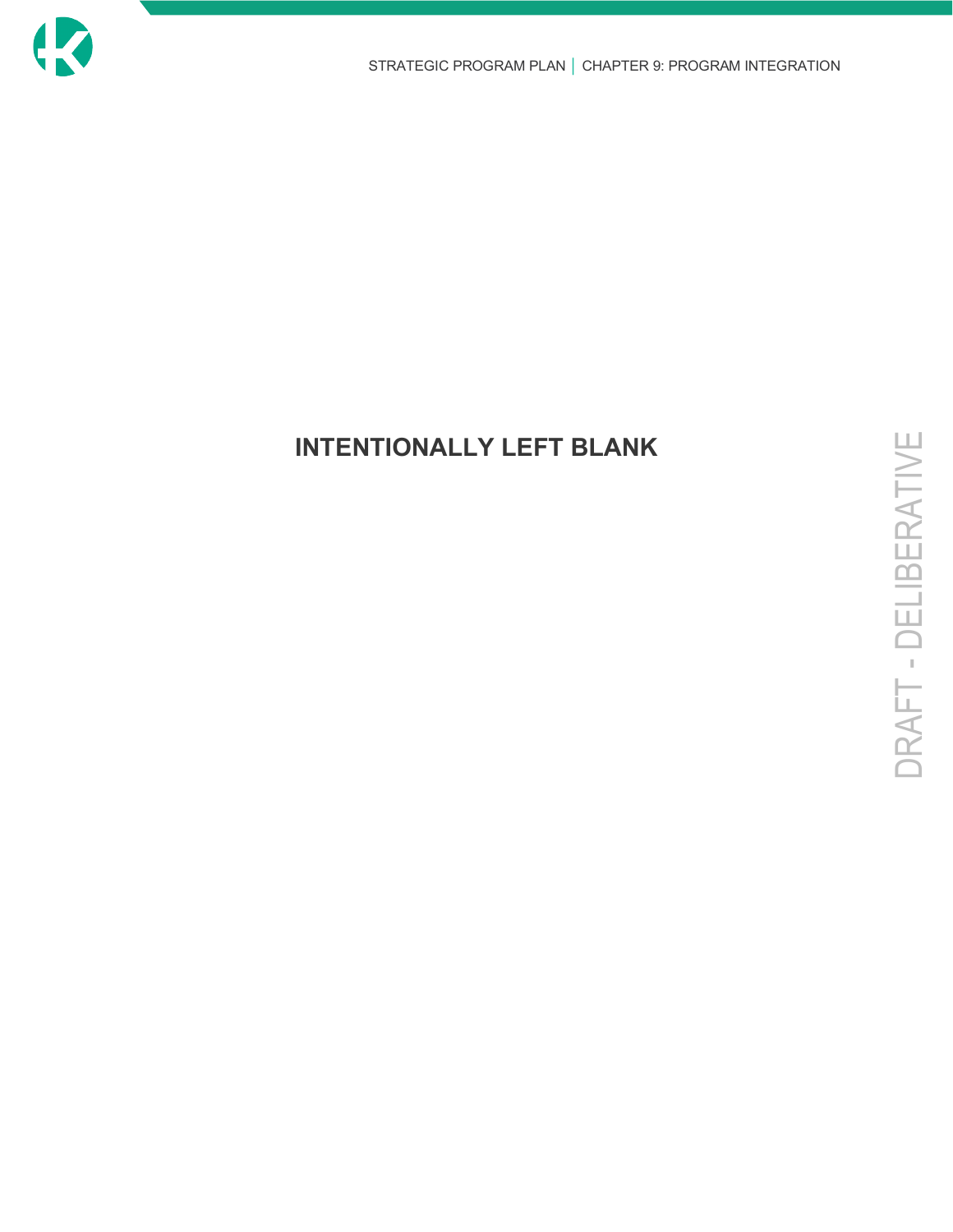

### ISSUE AND REVISION RECORD

| <b>REVISION</b> | <b>DATE</b> | <b>PREPARER(S)</b>                                | <b>APPROVER</b>                      | <b>DESCRIPTION/NOTES</b>                    |
|-----------------|-------------|---------------------------------------------------|--------------------------------------|---------------------------------------------|
|                 |             | <b>BART/CCJPA</b><br><b>REVIEWER(S)</b>           | <b>BART/CCJPA</b><br><b>APPROVER</b> |                                             |
| 0               | 04/29/2021  | Paul<br>Padegimas,<br><b>UNICO</b><br>Engineering | <b>Steve</b><br>Lavelle,<br>Intueor  | WPA.03 V2 Working DRAFT<br>submittal        |
|                 | 05/13/2021  | Sadie<br>Graham,<br><b>BART</b>                   | Sadie<br>Graham,<br><b>BART</b>      | WPA.03 V2 Working DRAFT<br>submittal review |
| 1.A             | 06/04/2021  | Paul<br>Padegimas,<br><b>UNICO</b><br>Engineering | <b>Steve</b><br>Lavelle,<br>Intueor  | WPA.03 V2 DRAFT submittal                   |
|                 | 08/13/2021  | Sadie<br>Graham,<br><b>BART</b>                   | Sadie<br>Graham,<br><b>BART</b>      | WPA.03 V2 DRAFT submittal<br>review         |
| 1.B             | 11/24/2021  | Paul<br>Padegimas,<br><b>UNICO</b><br>Engineering | <b>Steve</b><br>Lavelle,<br>Intueor  | WPA.03 V2 DRAFT FINAL<br>submittal          |
|                 |             |                                                   |                                      | No review requirement                       |
| 2               | 04/07/2022  | Paul<br>Padegimas,<br><b>UNICO</b><br>Engineering | <b>Steve</b><br>Lavelle,<br>Intueor  | <b>WPA.04 DRAFT submittal</b>               |
|                 |             |                                                   |                                      |                                             |

### SHAREPOINT PATH

Records Center/PRGM Record Center/WPA.04/SPP/ 1-PRGM-PH0-SPP\_CH09\_Program\_Integration-DRAFT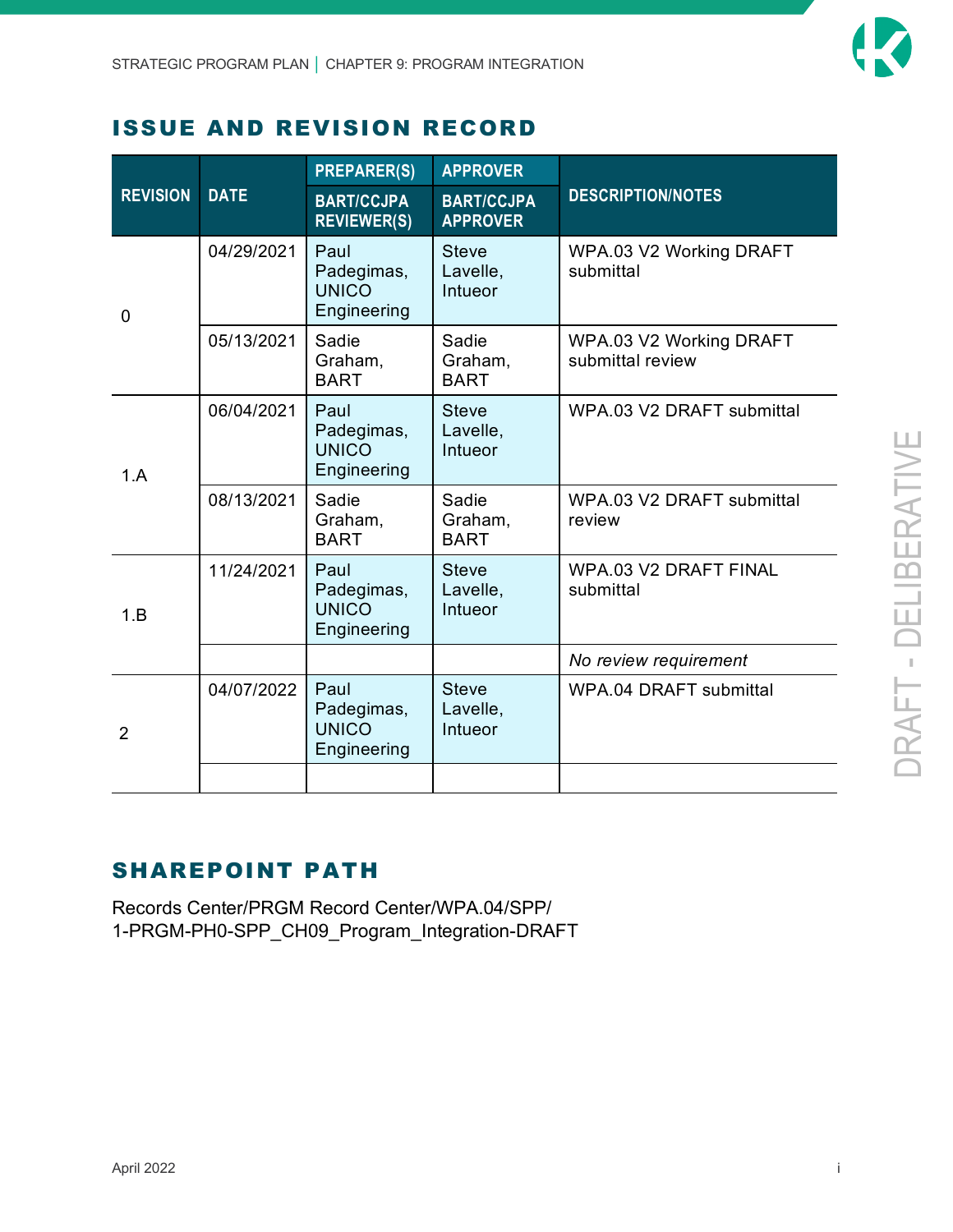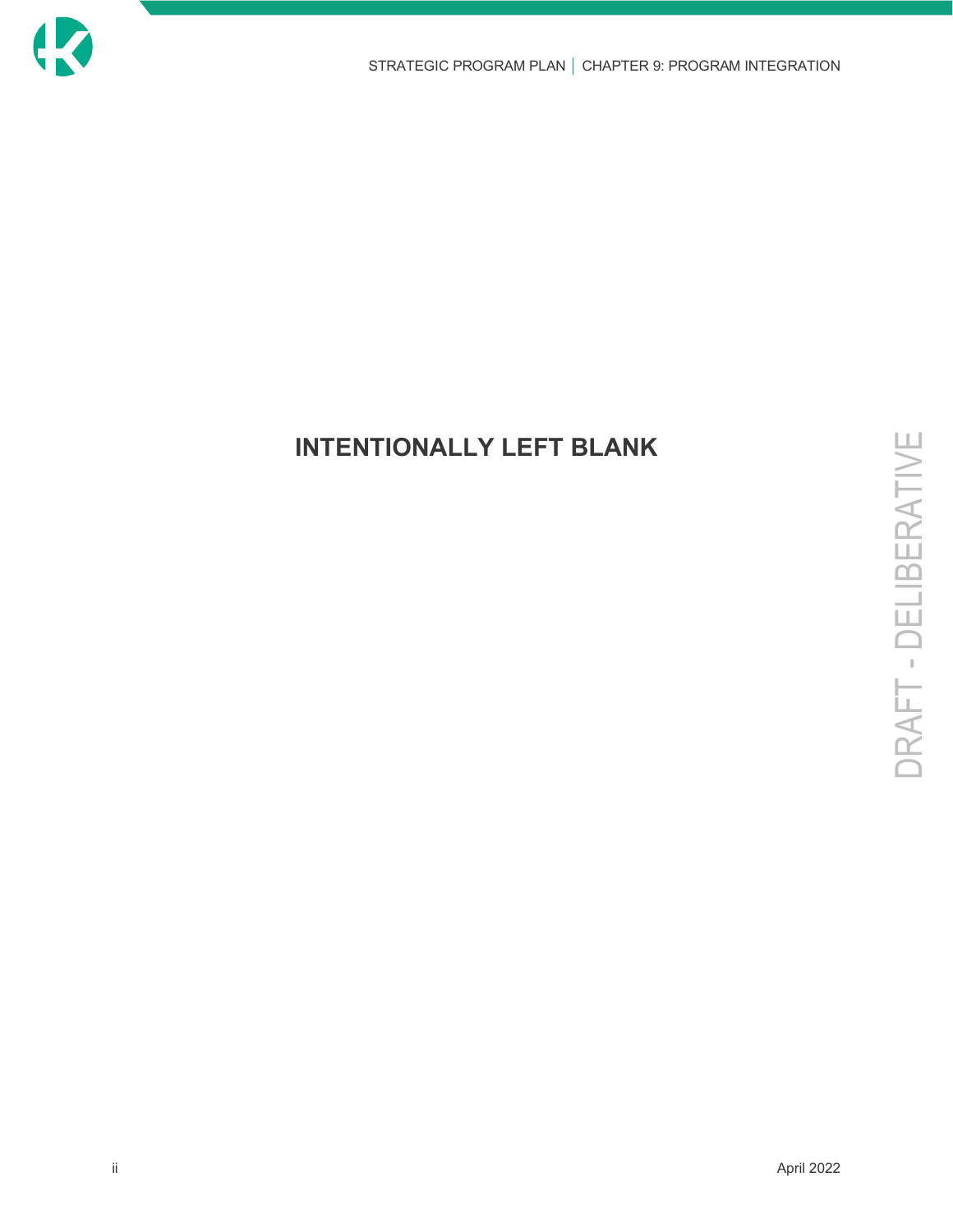

### **TABLE OF CONTENTS**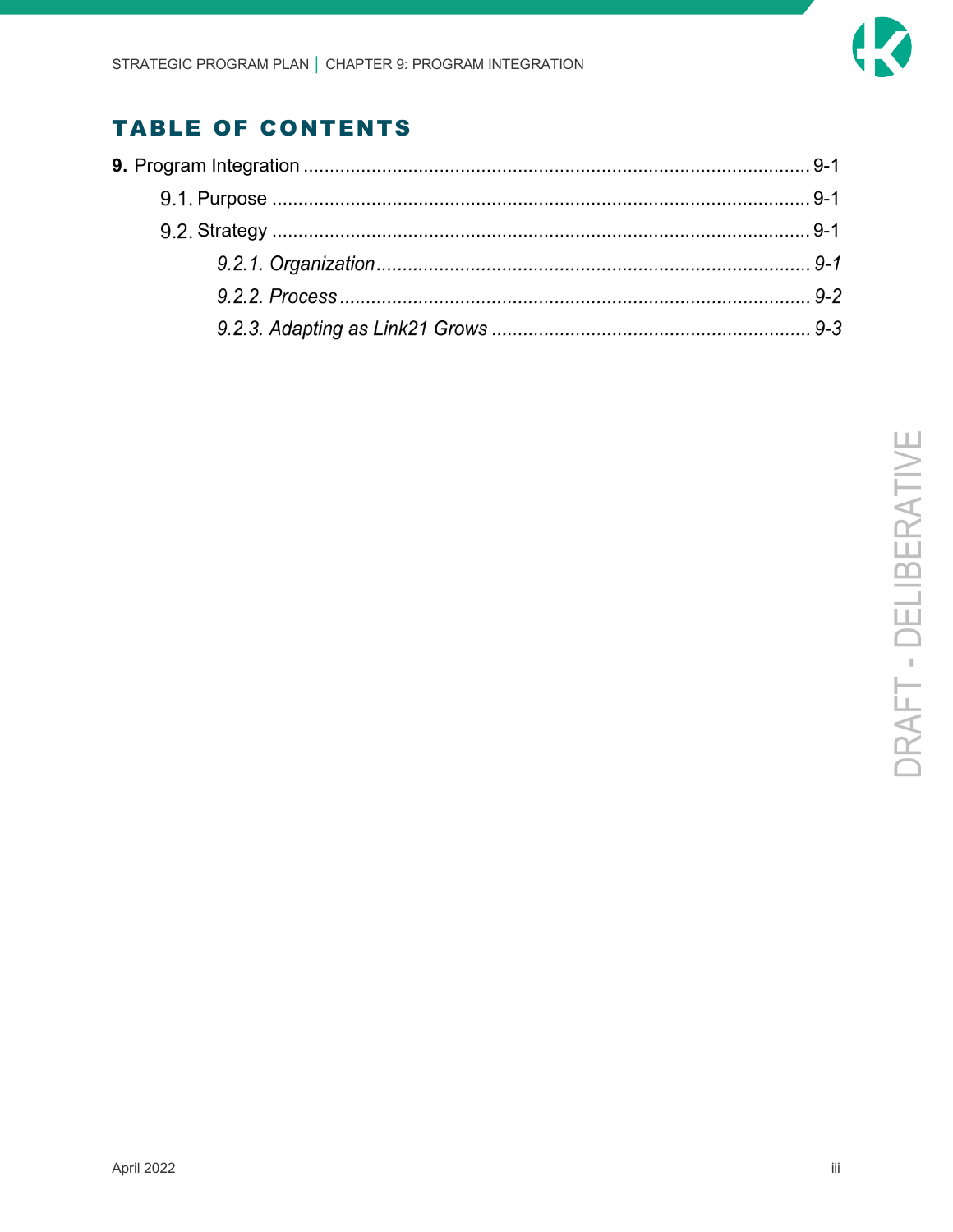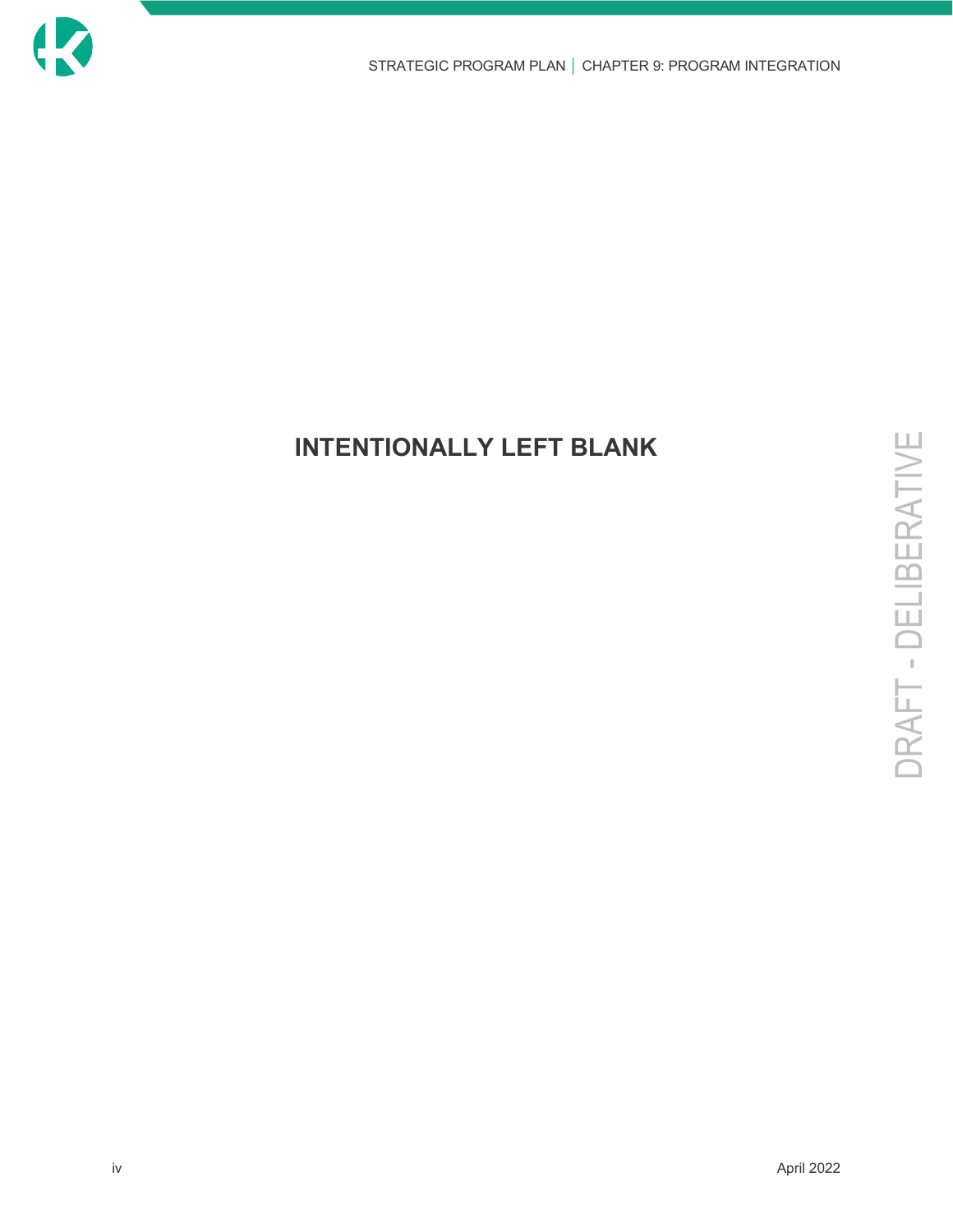

### ACRONYMS AND ABBREVIATIONS

| <b>ACRONYM/ABBREVIATION</b> | <b>DEFINITION</b>                              |
|-----------------------------|------------------------------------------------|
| <b>BART</b>                 | San Francisco Bay Area Rapid Transit           |
| <b>CCJPA</b>                | <b>Capitol Corridor Joint Powers Authority</b> |
| 12MP                        | Integration and Interface Management Plan      |
| <b>IAN</b>                  | Integration Actions and Needs                  |
| <b>PMC</b>                  | <b>Program Management Consultants</b>          |
| <b>PMT</b>                  | Program Management Team                        |

### LINK21 PROGRAM TEAM NAMES

| <b>TEAM MEMBERS</b>                                             |  |
|-----------------------------------------------------------------|--|
| The HNTB Team                                                   |  |
| <b>BART/CCJPA + PMC</b>                                         |  |
| Consultants supporting program identification/project selection |  |
| <b>PMT + Consultants</b>                                        |  |
|                                                                 |  |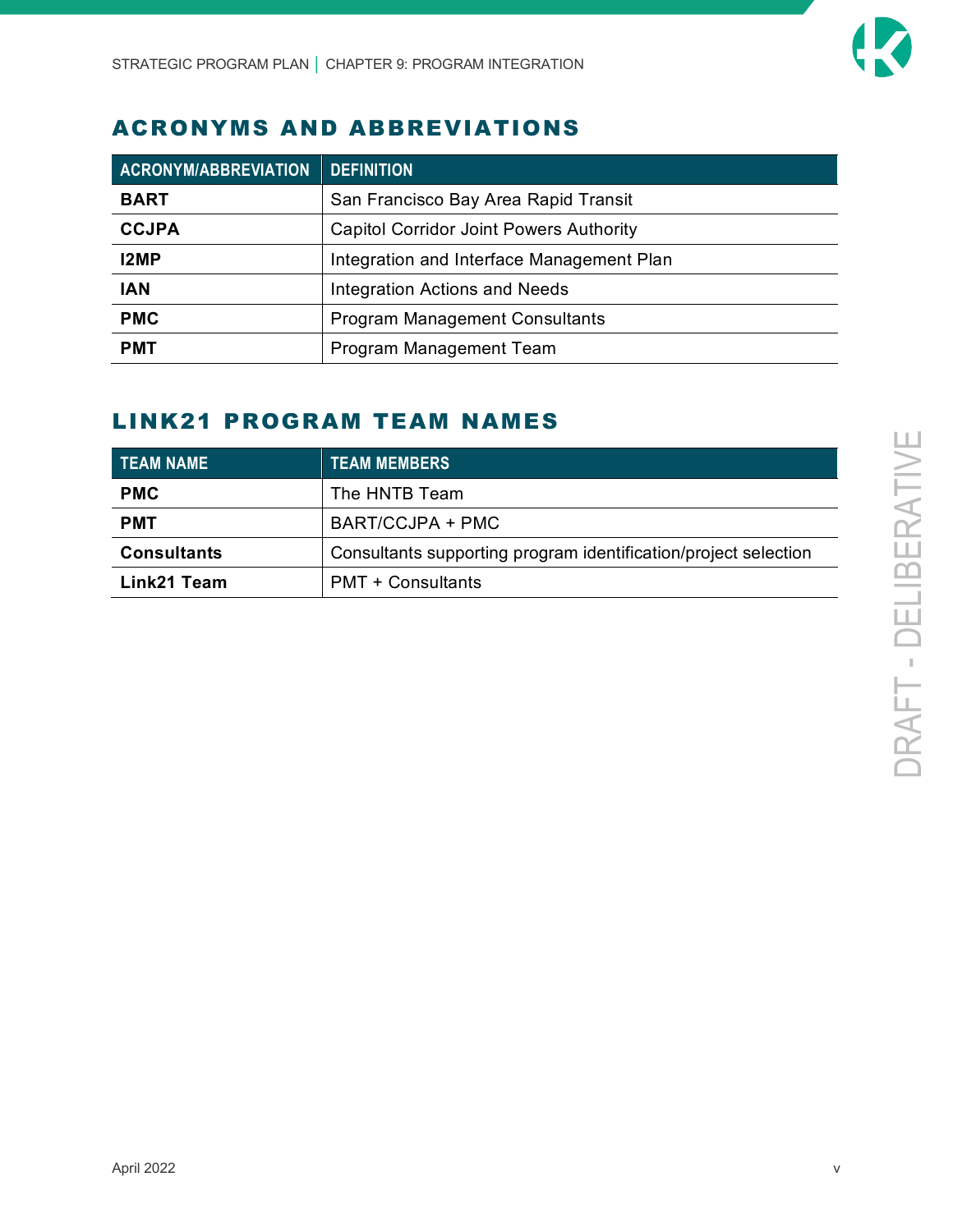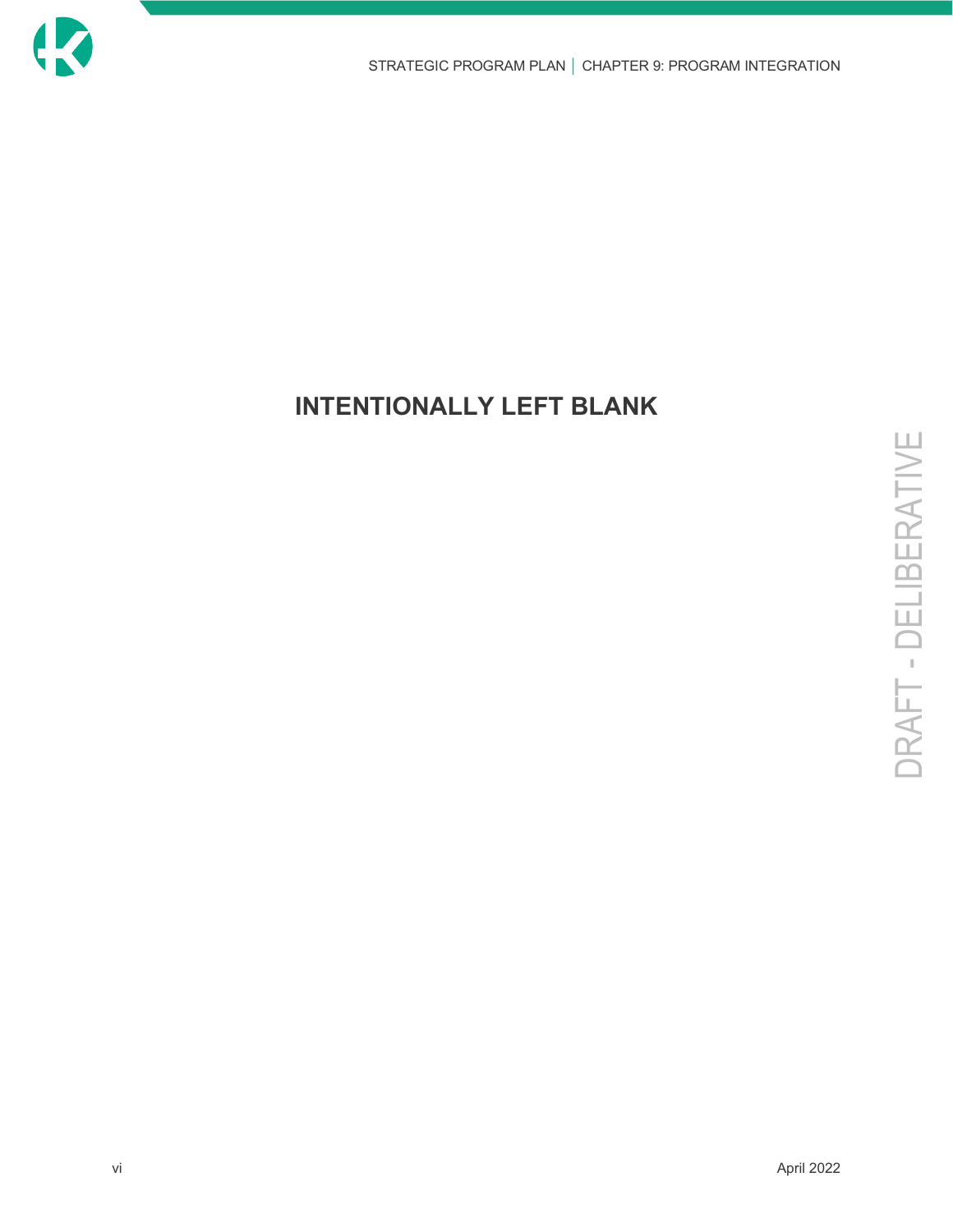

## <span id="page-8-0"></span>9. PROGRAM INTEGRATION

### <span id="page-8-1"></span>9.1. Purpose

The technical work for the Link21 Program (Link21) is divided primarily into four service categories: Engagement and Outreach, Travel Demand and Land Use, Planning and Engineering, and Environmental. This technical work is being conducted by the Program Management Consultants (PMC) and their service category Consultants supporting program identification/project selection (Consultants) under the direction of the PMC service category delivery managers. The PMC team works within the broader Program Management Team  $(PMT)^1$  $(PMT)^1$  providing oversight, guidance, and technical direction. The work of these service categories feeds into the Business Case Framework which guides the Link21 decision-making. They have numerous points where they will interface, making them reliant upon each other for information and coordination to effectively progress Link21. The purpose of the Integration Program is to identify, manage, and document interfaces between service category workstreams, and to provide proactive support of and coordination with the PMC delivery managers for each of the four service categories to make sure work progresses in an integrated and streamlined fashion.

The Integration Program's primary objectives are to:

- □ Facilitate effective communication between PMC delivery managers and PMC leadership, as needed.
- □ Systematically identify and document service category interfaces.
- Proactively manage and track interfaces to verify each service category's information and coordination needs are being met.

## <span id="page-8-2"></span>9.2. Strategy

### 9.2.1. Organization

The Integration Team is led by the integration manager. The integration manager's responsibilities are to:

- <sup>n</sup> Manage, monitor, and report on program integration performance, change management, and conflict mitigations.
- □ Provide intermediate review and approval of integration deliverables.
- □ Coordinate and execute actions required to resolve interface issues and identify related program and service category risks.

<span id="page-8-3"></span><sup>1</sup> San Francisco Bay Area Rapid Transit District (BART)/Capitol Corridor Joint Powers Authority (CCJPA) and PMC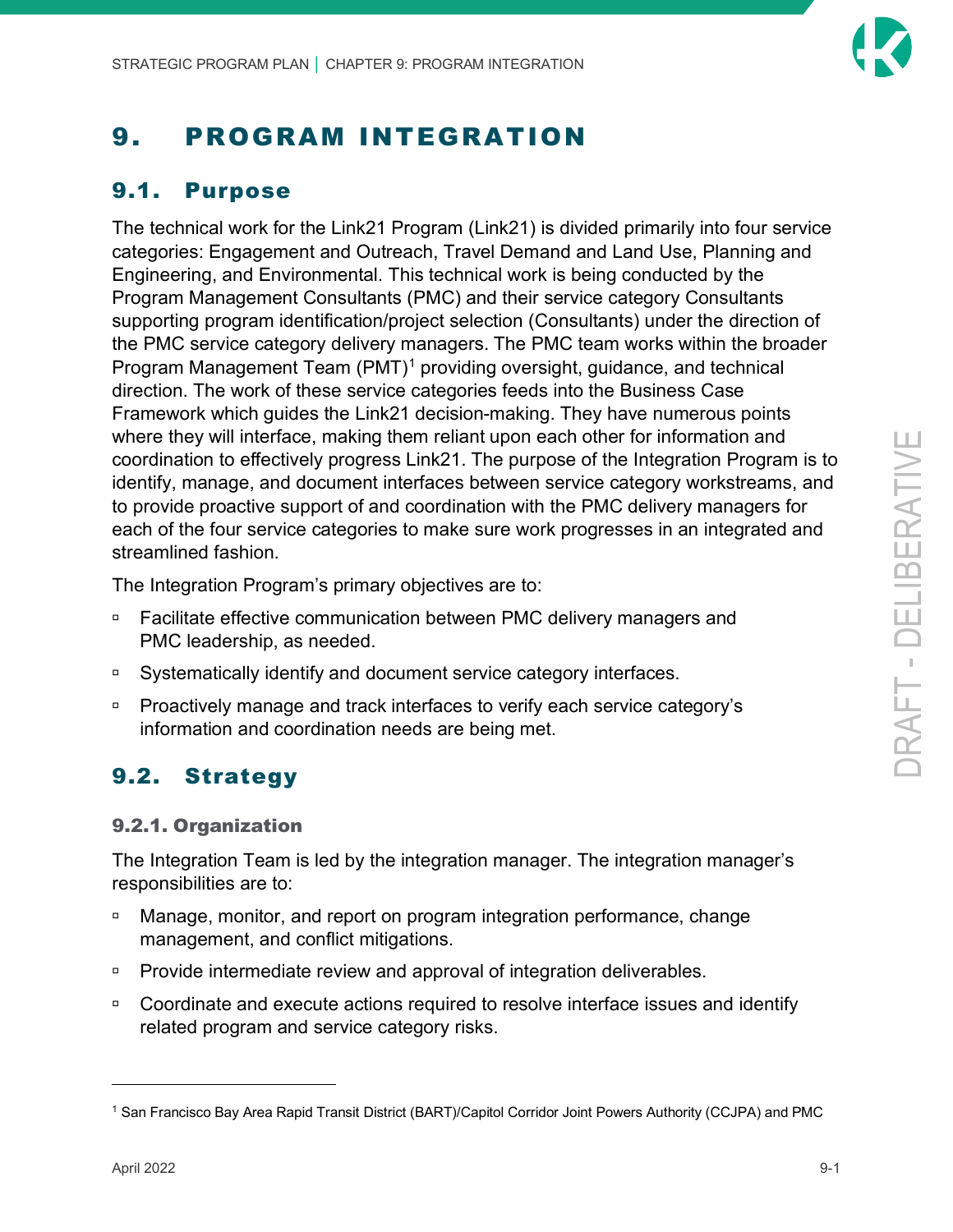

Lead team meetings and approve of meeting outputs.

The integration manager is supported by the integration deputy and additional integration support staff.

#### 9.2.2. Process

The objectives identified in Section [9.1](#page-8-1) will be achieved by the Integration Team through a set of processes, meetings, and deliverables identified in the *Integration and Interface Management Plan* (I2MP), which also provides specifics about the Link21 Integration Program. Key elements of the Integration Program include:

- **Effective Communication.** Conduct regular one-on-one and group meetings with PMC delivery managers and other PMC and Consultant team members, as appropriate, per meeting agendas to stay closely coordinated around issues and interfaces.
- **Identification and Management of Interfaces**. Capture, track, and manage interfaces and interdependent activities through the use of consistent tools and processes.
- **Action Resolution**. Develop an Integration Actions/Needs (IAN) register to document, track, and resolve the delivery managers' issues and needs.

The following sections of this chapter provide a brief overview of these items.

#### **EFFECTIVE COMMUNICATION**

A key objective of the Integration Team is to facilitate effective communication between the four service categories. The work in each service category requires input from and coordination with the other service categories. Program integration confirms that the needs and actions associated with these interfaces are clearly communicated between the PMC delivery managers and the Consultant managers. To achieve this, the Integration Team will host meetings and provide tools to facilitate effective communication, which are described in the following section.

#### **Integration Meetings**

The Integration Team will hold bi-weekly meetings with each PMC delivery manager and their designated representatives, as well as weekly group meetings with PMC delivery managers from all four service categories and the Equity Team and others as appropriate per the meeting agenda. These meetings will provide a forum to:

- <sup>n</sup> Identify service category interfaces and reach concurrence on related needs, issues, and concerns.
- □ Discuss and reach concurrence on the actions necessary for responding to the needs, issues, and concerns.
- Provide updates on and resolution to and closure of the needs and actions.